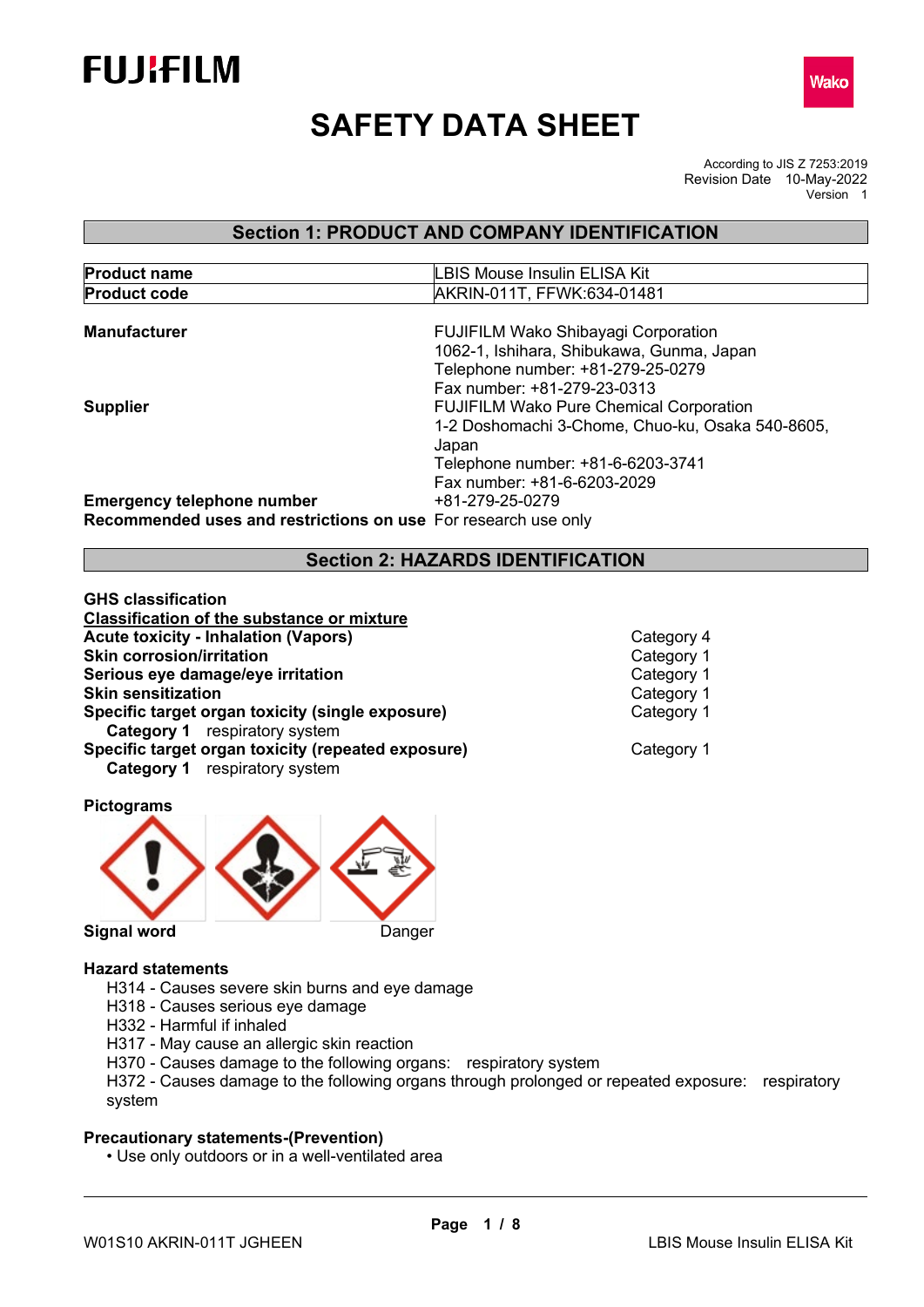- Do not breathe dust/fume/gas/mist/vapors/spray
- Wash face, hands and any exposed skin thoroughly after handling
- Wear protective gloves/protective clothing/eye protection/face protection
- Contaminated work clothing should not be allowed out of the workplace

• Do not eat, drink or smoke when using this product

#### **Precautionary statements-(Response)**

• IF IN EYES: Rinse cautiously with water for several minutes. Remove contact lenses, if present and easy to do. Continue rinsing.

\_\_\_\_\_\_\_\_\_\_\_\_\_\_\_\_\_\_\_\_\_\_\_\_\_\_\_\_\_\_\_\_\_\_\_\_\_\_\_\_\_\_\_\_\_\_\_\_\_\_\_\_\_\_\_\_\_\_\_\_\_\_\_\_\_\_\_\_\_\_\_\_\_\_\_\_\_\_\_\_\_\_\_\_\_\_\_\_\_\_

• Immediately call a POISON CENTER or doctor/physician

• IF ON SKIN (or hair): Remove/Take off immediately all contaminated clothing. Rinse skin with water/shower.

- Wash contaminated clothing before reuse.
- If skin irritation or rash occurs: Get medical advice/attention
- IF INHALED: Remove victim to fresh air and keep at rest in a position comfortable for breathing.
- Call a POISON CENTER or doctor/physician if you feel unwell.
- IF SWALLOWED: Rinse mouth. DO NOT induce vomiting.

#### **Precautionary statements-(Storage)**

• Store locked up.

#### **Precautionary statements-(Disposal)**

• Dispose of contents/container to an approved waste disposal plant

#### **Others Other hazards** Not available

#### **Section 3: COMPOSITION/INFORMATION ON INGREDIENTS**

#### **Single Substance or Mixture** Kit (Set of mixtures)

| <b>Chemical Name</b>               | Weight-%                 | Molecular weight | <b>ENCS</b> | <b>ISHL No.</b> | <b>CAS RN</b> |
|------------------------------------|--------------------------|------------------|-------------|-----------------|---------------|
| Anti-Insulin coated plate          |                          | N/A              | N/A         | N/A             | N/A           |
| Standard Insulin solution          | $\overline{\phantom{0}}$ | N/A              | N/A         | N/A             | N/A           |
| <b>Buffer solution</b>             |                          | N/A              | N/A         | N/A             | N/A           |
| Biotinylated anti-insulin antibody |                          | N/A              | N/A         | N/A             | N/A           |
| HRP-conjugated streptavidin        |                          | N/A              | N/A         | N/A             | N/A           |
| Chromogen (TMB): 3,3' ,5,5' -      |                          | N/A              | N/A         | N/A             | N/A           |
| Tetramethyl-benzidine              |                          |                  |             |                 |               |
| Stop solution                      |                          | N/A              | N/A         | N/A             | N/A           |
| Wash stock solution (10X)          |                          | N/A              | N/A         | N/A             | N/A           |

# **Impurities and/or Additives :** Not applicable

**Substances Remarks:** Sulfuric Acid 6.9 %, Poly (oxyethylene) sorbitan monolaurate <1 %, 2-Methyl-2H-isothiazol-3-one <0.2 %

#### **Section 4: FIRST AID MEASURES**

#### **Inhalation**

Remove to fresh air. If symptoms persist, call a physician.

# **Skin contact**

Wash off immediately with soap and plenty of water. If symptoms persist, call a physician.

#### **Eye contact**

IF IN EYES: Rinse cautiously with water for several minutes. Remove contact lenses, if present and easy to do. Continue rinsing. Immediate medical attention is required.

#### **Ingestion**

Rinse mouth. Never give anything by mouth to an unconscious person. Call a physician or poison control center immediately. Do not induce vomiting without medical advice.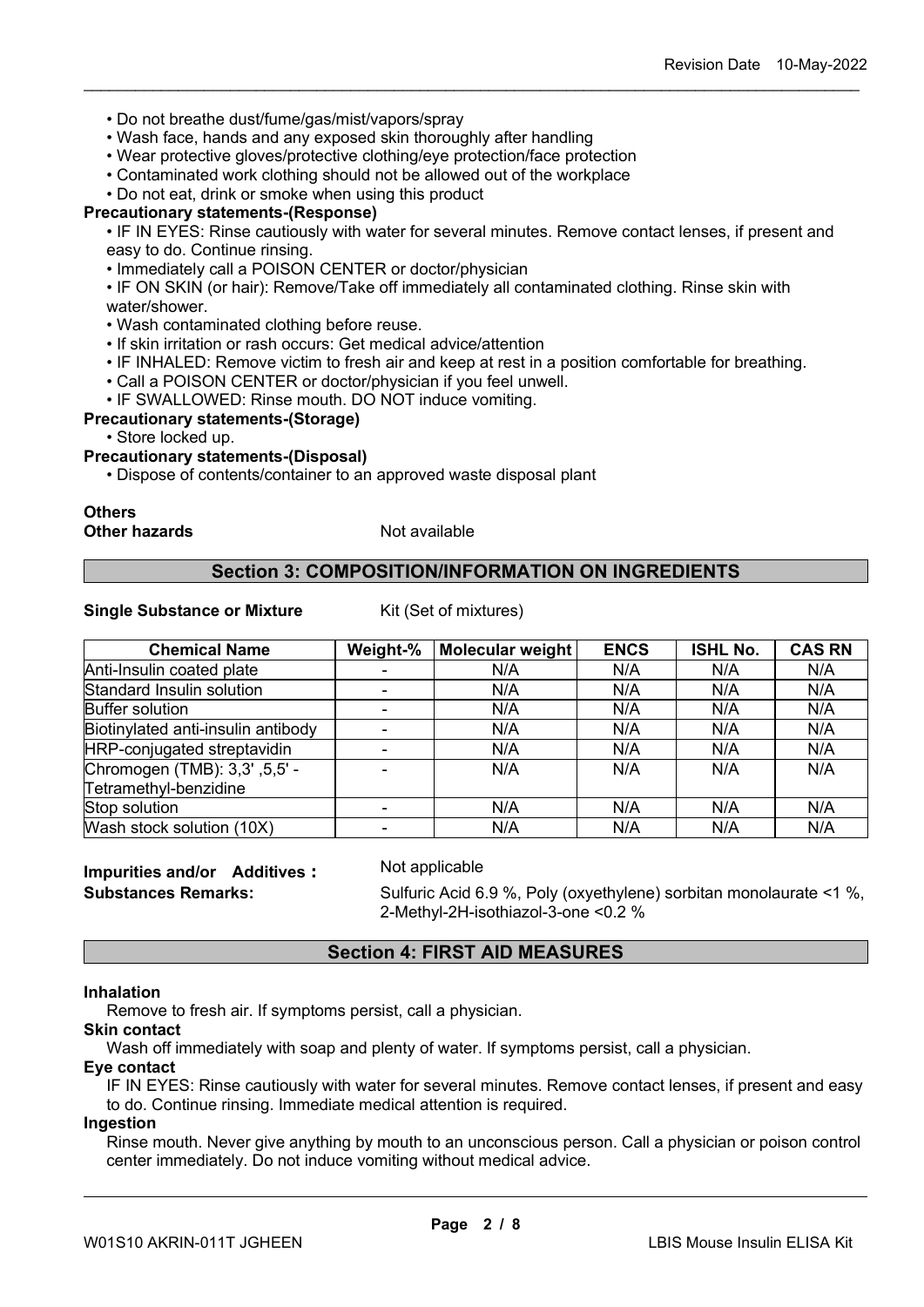#### **Protection of first-aiders**

Use personal protective equipment as required.

#### **Section 5: FIRE FIGHTING MEASURES**

\_\_\_\_\_\_\_\_\_\_\_\_\_\_\_\_\_\_\_\_\_\_\_\_\_\_\_\_\_\_\_\_\_\_\_\_\_\_\_\_\_\_\_\_\_\_\_\_\_\_\_\_\_\_\_\_\_\_\_\_\_\_\_\_\_\_\_\_\_\_\_\_\_\_\_\_\_\_\_\_\_\_\_\_\_\_\_\_\_\_

#### **Suitable extinguishing media**

Water spray (fog), Carbon dioxide (CO<sub>2</sub>), Foam, Extinguishing powder, Sand

#### **Unsuitable extinguishing media**

No information available

#### **Specific hazards arising from the chemical product**

Thermal decomposition can lead to release of irritating and toxic gases and vapors.

#### **Special extinguishing method**

No information available

#### **Special protective actions for fire-fighters**

Use personal protective equipment as required. Firefighters should wear self-contained breathing apparatus and full firefighting turnout gear.

#### **Section 6: ACCIDENTAL RELEASE MEASURES**

#### **Personal precautions, protective equipment and emergency procedures**

For indoor, provide adequate ventilation process until the end of working. Deny unnecessary entry other than the people involved by, for example, using a rope. While working, wear appropriate protective equipments to avoid adhering it on skin, or inhaling the gas. Work from windward, and retract the people downwind.

#### **Environmental precautions**

To be careful not discharged to the environment without being properly handled waste water contaminated.

**Methods and materials for contaminant and methods and materials for cleaning up** Absorb dry sand, earth, sawdust and the waste. Collect empty container that can be sealed.

#### **Recovery, neutralization**

No information available

#### **Secondary disaster prevention measures**

Clean contaminated objects and areas thoroughly observing environmental regulations.

#### **Section 7: HANDLING AND STORAGE**

#### **Handling**

#### **Technical measures**

Avoid contact with oxidizing and reducing agents. Avoid contact with alkaline substances. Use with local exhaust ventilation.

#### **Precautions**

Do not rough handling containers, such as upsetting, falling, giving a shock, and dragging. Prevent leakage, overflow, and scattering. Not to generate steam and dust in vain. Seal the container after use. After handling, wash hands and face, and then gargle. In places other than those specified, should not be smoking or eating and drinking. Should not be brought contaminated protective equipment and gloves to rest stops. Deny unnecessary entry of non-emergency personnel to the handling area.

#### **Safety handling precautions**

Use personal protective equipment as required. Avoid contact with skin, eyes or clothing.

#### **Storage**

| Store away from sunlight in a cool (2 $^{\circ}$ C - 8 $^{\circ}$ C) well-ventilated dry |
|------------------------------------------------------------------------------------------|
| place.                                                                                   |
| No information available                                                                 |
| Strong oxidizing agents, Reducing agent, Alkali                                          |
|                                                                                          |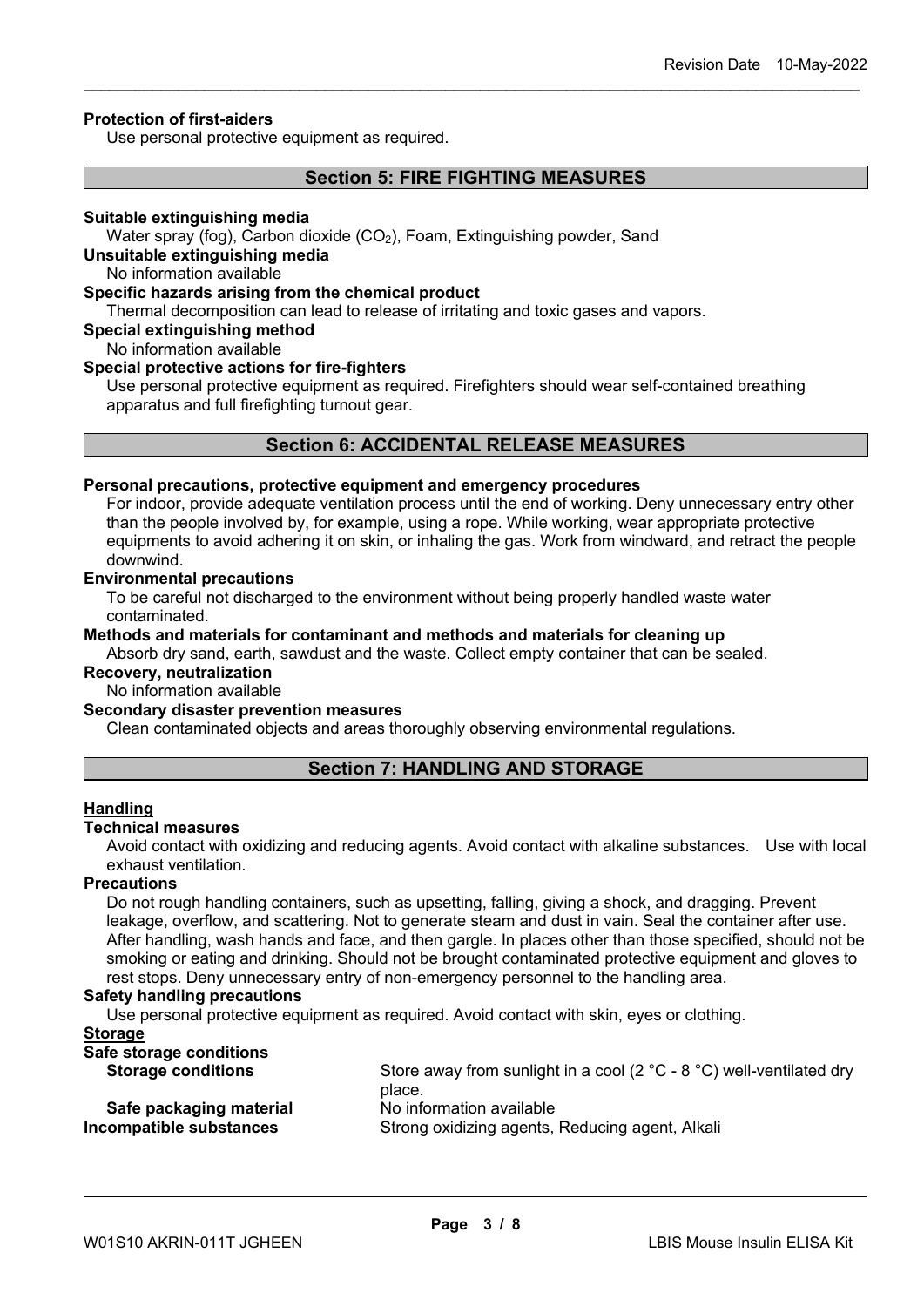### **Section 8: EXPOSURE CONTROLS/PERSONAL PROTECTION**

\_\_\_\_\_\_\_\_\_\_\_\_\_\_\_\_\_\_\_\_\_\_\_\_\_\_\_\_\_\_\_\_\_\_\_\_\_\_\_\_\_\_\_\_\_\_\_\_\_\_\_\_\_\_\_\_\_\_\_\_\_\_\_\_\_\_\_\_\_\_\_\_\_\_\_\_\_\_\_\_\_\_\_\_\_\_\_\_\_\_

#### **Engineering controls**

In case of indoor workplace, seal the source or use a local exhaust system. Provide the safety shower facility, and hand- and eye-wash facility. And display their position clearly.

#### **Exposure limits**

| <b>Chemical Name</b> | <b>JSOH (Japan)</b> | <b>ISHL (Japan)</b> | <b>ACGIH</b>              |
|----------------------|---------------------|---------------------|---------------------------|
| Sulfuric Acid        | mq/m <sup>3</sup>   | N/A                 | TWA 0.2 mg/m <sup>3</sup> |
| 7664-93-9            |                     |                     |                           |

#### **Personal protective equipment**

**Respiratory protection**<br> **Respiratory protection**<br> **Cas mask for acidic gas<br>
Impermeable protective Hand protection**<br> **Eye protection**<br> **Eye protection**<br> **Exercise**<br> **Exercise**<br> **Exercise**<br> **Exercise**<br> **Exercise**<br> **Exercise**<br> **Exercise**<br> **Exercise**<br> **Exercise**<br> **Exercise**<br> **Exercise**<br> **Exercise**<br> **Exercise** protective eyeglasses or chemical safety goggles<br>Long-sleeved work clothes

#### **Skin and body protection General hygiene considerations**

Handle in accordance with good industrial hygiene and safety practice.

#### **Section 9: PHYSICAL AND CHEMICAL PROPERTIES**

#### **Form**

| Appearance                                             | Kit (Set of mixtures) |
|--------------------------------------------------------|-----------------------|
| Odor                                                   | No data available     |
| <b>Melting point/freezing point</b>                    | No data available     |
| Boiling point, initial boiling point and boiling range | No data available     |
| <b>Flammability</b>                                    | No data available     |
| <b>Evaporation rate:</b>                               | No data available     |
| Flammability (solid, gas):                             | No data available     |
| Upper/lower flammability or explosive limits           |                       |
| Upper:                                                 | No data available     |
| Lower:                                                 | No data available     |
| <b>Flash point</b>                                     | No data available     |
| <b>Auto-ignition temperature:</b>                      | No data available     |
| <b>Decomposition temperature:</b>                      | No data available     |
| рH                                                     | No data available     |
| Viscosity (coefficient of viscosity)                   | No data available     |
| <b>Dynamic viscosity</b>                               | No data available     |
| <b>Solubilities</b>                                    | No data available     |
| n-Octanol/water partition coefficient: (log Pow)       | No data available     |
| Vapor pressure                                         | No data available     |
| <b>Specific Gravity / Relative density</b>             | No data available     |
| <b>Vapor density</b>                                   | No data available     |
| <b>Particle characteristics</b>                        | No data available     |
|                                                        |                       |

# **Section 10: STABILITY AND REACTIVITY**

#### **Stability Reactivity**<br> **Chemical stability**<br> **Chemical stability**<br> **Chemical stability**<br> **Chemical stability**<br> **Chemical stability** Stable under recommended storage conditions. **Hazardous reactions** None under normal processing **Conditions to avoid** Extremes of temperature and direct sunlight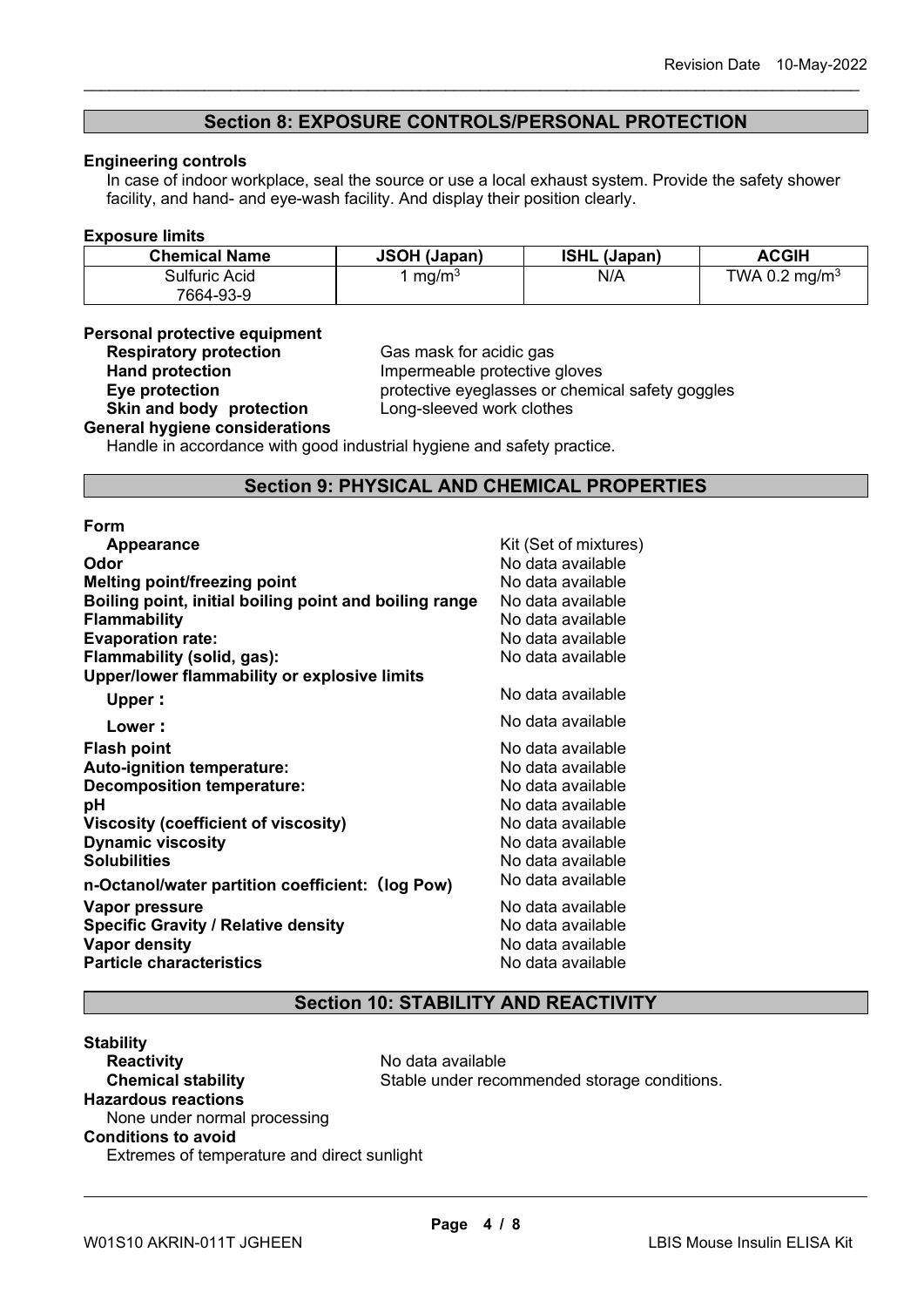#### **Incompatible materials**

Strong oxidizing agents, Reducing agent, Alkali

#### **Hazardous decomposition products**

Carbon monoxide (CO), Carbon dioxide (CO<sub>2</sub>), Nitrogen oxides (NOx), Sulfur oxides (SOx), Phosphorus oxide

\_\_\_\_\_\_\_\_\_\_\_\_\_\_\_\_\_\_\_\_\_\_\_\_\_\_\_\_\_\_\_\_\_\_\_\_\_\_\_\_\_\_\_\_\_\_\_\_\_\_\_\_\_\_\_\_\_\_\_\_\_\_\_\_\_\_\_\_\_\_\_\_\_\_\_\_\_\_\_\_\_\_\_\_\_\_\_\_\_\_

# **Section 11: TOXICOLOGICAL INFORMATION**

#### **Acute toxicity**

| <b>Chemical Name</b>                       | Oral LD50                              | <b>Dermal LD50</b> | <b>Inhalation LC50</b> |
|--------------------------------------------|----------------------------------------|--------------------|------------------------|
| Sulfuric Acid                              | 2140 mg/kg (Rat)                       | N/A                | 347 ppm (Rat) 4 h      |
| Poly (oxyethylene) sorbitan<br>monolaurate | 37000 mg/kg (Rat)<br>36700 µL/kg (Rat) | N/A                | N/A                    |
| 2-Methyl-2H-isothiazol-3-one               | 120 mg/kg $(Rat)$                      | 200 mg/kg (Rabbit) | 0.11 mg/L (Rat) 4 h    |

| <b>Chemical Name</b> | <b>Acute toxicity -oral-</b><br>source information | source information      | Acute toxicity -dermal- Acute toxicity -inhalation<br>gas- source information |
|----------------------|----------------------------------------------------|-------------------------|-------------------------------------------------------------------------------|
| Sulfuric Acid        | Based on the NITE GHS                              | Based on the NITE GHS   | Based on the NITE GHS                                                         |
|                      | <b>classification results.</b>                     | classification results. | classification results.                                                       |

| <b>Chemical Name</b> | vapor-source<br><i>information</i> |                         | Acute toxicity -inhalation Acute toxicity -inhalation Acute toxicity -inhalation<br>dust-source information mist-source information |
|----------------------|------------------------------------|-------------------------|-------------------------------------------------------------------------------------------------------------------------------------|
| <b>Sulfuric Acid</b> | Based on the NITE GHS              | Based on the NITE GHS   | Based on the NITE GHS                                                                                                               |
|                      | classification results.            | classification results. | classification results.                                                                                                             |

#### **Skin irritation/corrosion**

| <b>Chemical Name</b>                  | Skin corrosion/irritation source information     |
|---------------------------------------|--------------------------------------------------|
| <b>Sulfuric Acid</b>                  | Based on the NITE GHS classification results.    |
| Serious eye damage/ irritation        |                                                  |
| <b>Chemical Name</b>                  | Serious eye damage/irritation source information |
| <b>Sulfuric Acid</b>                  | Based on the NITE GHS classification results.    |
| Respiratory or skin sensitization     |                                                  |
| <b>Chemical Name</b>                  | <b>Respiratory or Skin sensitization source</b>  |
|                                       | information                                      |
| <b>Sulfuric Acid</b>                  | Based on the NITE GHS classification results.    |
| <b>Reproductive cell mutagenicity</b> |                                                  |
| <b>Chemical Name</b>                  | germ cell mutagencity source information         |
| <b>Sulfuric Acid</b>                  | Based on the NITE GHS classification results.    |
| Carcinogenicity                       |                                                  |
| <b>Chemical Name</b>                  | <b>Carcinogenicity source information</b>        |
| <b>Sulfuric Acid</b>                  | Based on the NITE GHS classification results.    |

| <b>Chemical Name</b>          | <b>NTP</b>           | <b>IARC</b> |                                               | <b>ACGIH</b>                                  | <b>JSOH (Japan)</b>                         |  |
|-------------------------------|----------------------|-------------|-----------------------------------------------|-----------------------------------------------|---------------------------------------------|--|
| <b>Sulfuric Acid</b>          |                      | Group 1     |                                               | A2                                            |                                             |  |
| 7664-93-9                     |                      |             |                                               |                                               |                                             |  |
| <b>Reproductive toxicity</b>  |                      |             |                                               |                                               |                                             |  |
|                               | <b>Chemical Name</b> |             |                                               | Reproductive toxicity source information      |                                             |  |
|                               | <b>Sulfuric Acid</b> |             |                                               | Based on the NITE GHS classification results. |                                             |  |
| <b>STOT-single exposure</b>   |                      |             |                                               |                                               |                                             |  |
|                               | <b>Chemical Name</b> |             |                                               | STOT -single exposure- source information     |                                             |  |
| <b>Sulfuric Acid</b>          |                      |             | Based on the NITE GHS classification results. |                                               |                                             |  |
| <b>STOT-repeated exposure</b> |                      |             |                                               |                                               |                                             |  |
|                               | <b>Chemical Name</b> |             |                                               |                                               | STOT -repeated exposure- source information |  |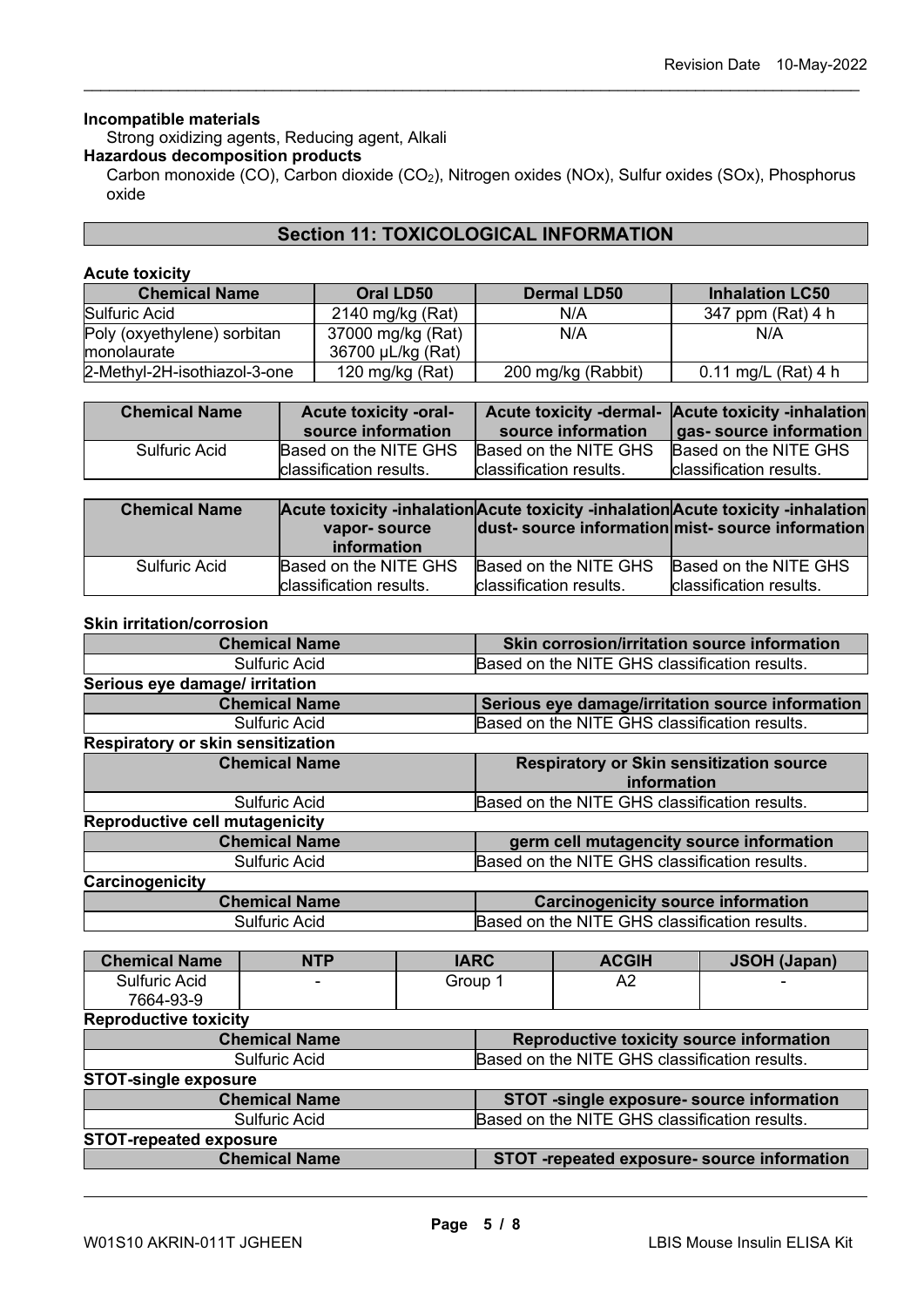| Sulfuric Acid            | Based on the NITE GHS classification results. |
|--------------------------|-----------------------------------------------|
| <b>Aspiration hazard</b> |                                               |
| <b>Chemical Name</b>     | <b>Aspiration Hazard source information</b>   |
| Sulfuric Acid            | Based on the NITE GHS classification results. |

\_\_\_\_\_\_\_\_\_\_\_\_\_\_\_\_\_\_\_\_\_\_\_\_\_\_\_\_\_\_\_\_\_\_\_\_\_\_\_\_\_\_\_\_\_\_\_\_\_\_\_\_\_\_\_\_\_\_\_\_\_\_\_\_\_\_\_\_\_\_\_\_\_\_\_\_\_\_\_\_\_\_\_\_\_\_\_\_\_\_

# **Section 12: ECOLOGICAL INFORMATION**

#### **Ecotoxicity**

| <b>Chemical Name</b>         | Algae/aquatic plants | Fish                  | <b>Crustacea</b>     |
|------------------------------|----------------------|-----------------------|----------------------|
| Sulfuric Acid                | N/A                  | LC50:Lepomis          | LC50:Daphnia magna   |
|                              |                      | $macrochirus$ 16 - 28 | 29 mg/L 24 h         |
|                              |                      | $mq/L$ 96 h           |                      |
| 2-Methyl-2H-isothiazol-3-one | N/A                  | LC50: Oncorhynchus    | EC50: Daphinia magna |
|                              |                      | mykiss 0.07 mg/L, 96h | $0.18$ mg/L, 48h     |

#### **Other data**

| <b>Chemical Name</b> | Short-term (acute) hazardous to   Long-term (chronic) hazardous<br>the aquatic environment source<br>information | to the aquatic environment<br>source information |
|----------------------|------------------------------------------------------------------------------------------------------------------|--------------------------------------------------|
| Sulfuric Acid        | Based on the NITE GHS<br>classification results.                                                                 | Based on the NITE GHS<br>classification results. |

| <b>Persistence and degradability</b> |  |
|--------------------------------------|--|
| <b>Bioaccumulative potential</b>     |  |
| <b>Mobility in soil</b>              |  |
| Hazard to the ozone layer            |  |

**Performation available No information available** No information available **Hazard to the ozone layer** No information available

## **Section 13: DISPOSAL CONSIDERATIONS**

#### **Waste from residues**

**ADR/RID**

Disposal should be in accordance with applicable regional, national and local laws and regulations. **Contaminated container and contaminated packaging**

Disposal should be in accordance with applicable regional, national and local laws and regulations.

## **Section 14: TRANSPORT INFORMATION**

| AUR/RIU                          |                                                                     |
|----------------------------------|---------------------------------------------------------------------|
| <b>UN number</b>                 | UN3264                                                              |
| Proper shipping name:            | Corrosive liquid, acidic, inorganic, n.o.s. (Diluted Sulfuric Acid) |
| <b>UN classification</b>         | 8                                                                   |
| <b>Subsidiary hazard class</b>   |                                                                     |
| Packing group                    | Ш                                                                   |
| <b>Marine pollutant</b>          | Not applicable                                                      |
| <b>IMDG</b>                      |                                                                     |
| UN number                        | <b>UN3264</b>                                                       |
| Proper shipping name:            | Corrosive liquid, acidic, inorganic, n.o.s. (Diluted Sulfuric Acid) |
| <b>UN classification</b>         | 8                                                                   |
| <b>Subsidiary hazard class</b>   |                                                                     |
| Packing group                    | Ш                                                                   |
| <b>Marine pollutant (Sea)</b>    | Not applicable                                                      |
| Transport in bulk according to   | No information available                                            |
| Annex II of MARPOL 73/78 and the |                                                                     |
| <b>IBC Code</b>                  |                                                                     |
| IATA                             |                                                                     |
|                                  |                                                                     |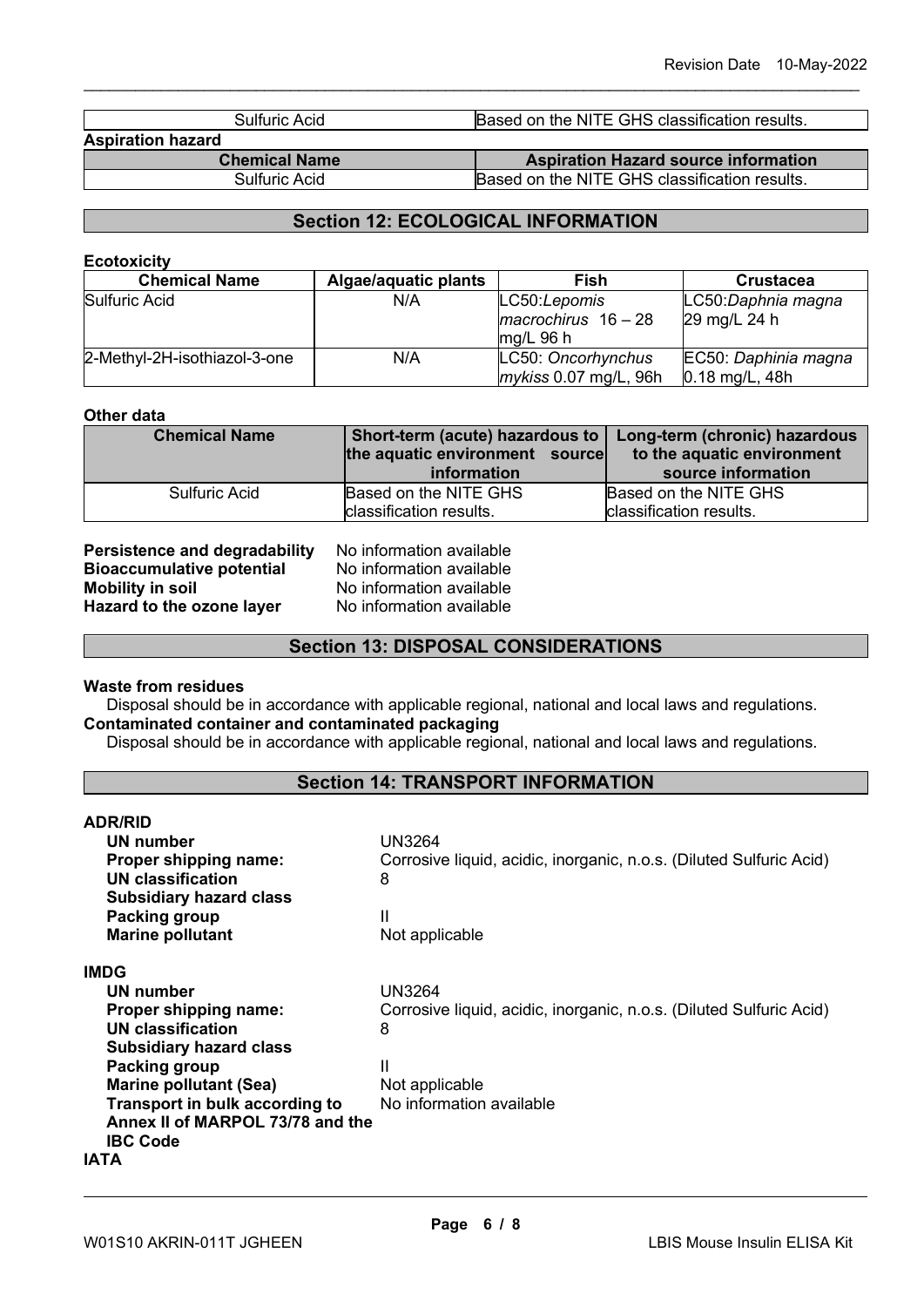| <b>UN number</b><br>Proper shipping name:<br><b>UN classification</b><br><b>Subsidiary hazard class</b><br><b>Packing group</b> | <b>UN3264</b><br>8<br>Ш     | Corrosive liquid, acidic, inorganic, n.o.s. (Diluted Sulfuric Acid) |  |  |
|---------------------------------------------------------------------------------------------------------------------------------|-----------------------------|---------------------------------------------------------------------|--|--|
| <b>Environmentally Hazardous</b><br><b>Substance</b>                                                                            | Not applicable              |                                                                     |  |  |
| <b>Section 15: REGULATORY INFORMATION</b>                                                                                       |                             |                                                                     |  |  |
|                                                                                                                                 |                             |                                                                     |  |  |
| <b>International Inventories</b><br><b>EINECS/ELINCS</b>                                                                        |                             |                                                                     |  |  |
| <b>TSCA</b>                                                                                                                     |                             |                                                                     |  |  |
|                                                                                                                                 |                             |                                                                     |  |  |
| <u>Japanese regulations</u>                                                                                                     |                             |                                                                     |  |  |
| <b>Fire Service Act</b>                                                                                                         | Not applicable              |                                                                     |  |  |
| <b>Poisonous and Deleterious</b><br><b>Substances Control Law</b>                                                               | Not applicable              |                                                                     |  |  |
| <b>Industrial Safety and Health Act</b>                                                                                         |                             | Harmful Substances Whose Names Are to be Indicated on the           |  |  |
|                                                                                                                                 |                             | Label (Law Art.57, Para.1, Enforcement Order Art.18)                |  |  |
|                                                                                                                                 |                             | Group 3 Specified Chemical Substance, (Ordinance on Prevention      |  |  |
|                                                                                                                                 |                             | of Hazards Due to Specified Chemical Substances Art.2 Para.1,       |  |  |
|                                                                                                                                 | Item $6)$                   | Notifiable Substances (Law Art.57-2, Enforcement Order Art.18-2     |  |  |
|                                                                                                                                 | Attached Table No.9)No.613  |                                                                     |  |  |
| Act on the Evaluation of Chemical Priority Assessment Chemical Substances (Law Article 2, Para.5)                               |                             |                                                                     |  |  |
|                                                                                                                                 |                             |                                                                     |  |  |
| <b>Substances and Regulation of</b>                                                                                             |                             |                                                                     |  |  |
| <b>Their Manufacture, etc</b>                                                                                                   |                             |                                                                     |  |  |
| Regulations for the carriage and                                                                                                |                             | Corrosive Substances (Ordinance Art.3, Ministry of Transportation   |  |  |
| storage of dangerous goods in                                                                                                   |                             | Ordinance Regarding Transport by Ship and Storage, Attached         |  |  |
| ship                                                                                                                            | Table 1)                    |                                                                     |  |  |
| <b>Civil Aeronautics Law</b>                                                                                                    |                             | Corrosive Substances (Ordinance Art.194, MITL Notification for Air  |  |  |
|                                                                                                                                 |                             | Transportation of Explosives etc., Attached Table 1)                |  |  |
| <b>Marine Pollution Prevention Law</b>                                                                                          | category Y                  | Enfocement ordinance Appendix No.1 Noxious liquid substance         |  |  |
| <b>Pollutant Release and Transfer</b>                                                                                           | Not applicable              |                                                                     |  |  |
| <b>Register Law</b>                                                                                                             |                             |                                                                     |  |  |
| <b>Water Pollution Control Act</b>                                                                                              |                             | Specified substances (Law Art.2 Para.4, Enforcement Order           |  |  |
|                                                                                                                                 | $Art.3-3)$                  |                                                                     |  |  |
| <b>Air Pollution Control Law</b><br><b>Industrial Safety and Health Law</b>                                                     | <b>Specified Substances</b> |                                                                     |  |  |

\_\_\_\_\_\_\_\_\_\_\_\_\_\_\_\_\_\_\_\_\_\_\_\_\_\_\_\_\_\_\_\_\_\_\_\_\_\_\_\_\_\_\_\_\_\_\_\_\_\_\_\_\_\_\_\_\_\_\_\_\_\_\_\_\_\_\_\_\_\_\_\_\_\_\_\_\_\_\_\_\_\_\_\_\_\_\_\_\_\_

| <b>Regulation</b> |     |     |
|-------------------|-----|-----|
| Sulfuric acid     | 613 | 6.9 |
|                   |     |     |
|                   |     |     |
|                   |     |     |
|                   |     |     |

# **Section 16: OTHER INFORMATION**

**Key literature references and sources** NITE: National Institute of Technology and Evaluation (JAPAN) **for data etc.**  http://www.safe.nite.go.jp/japan/db.html IATA dangerous Goods Regulations

RTECS:Registry of Toxic Effects of Chemical Substances Japan Industrial Safety and Health Association GHS Model SDS Dictionary of Synthetic Organic Chemistry , SSOCJ, Koudansha